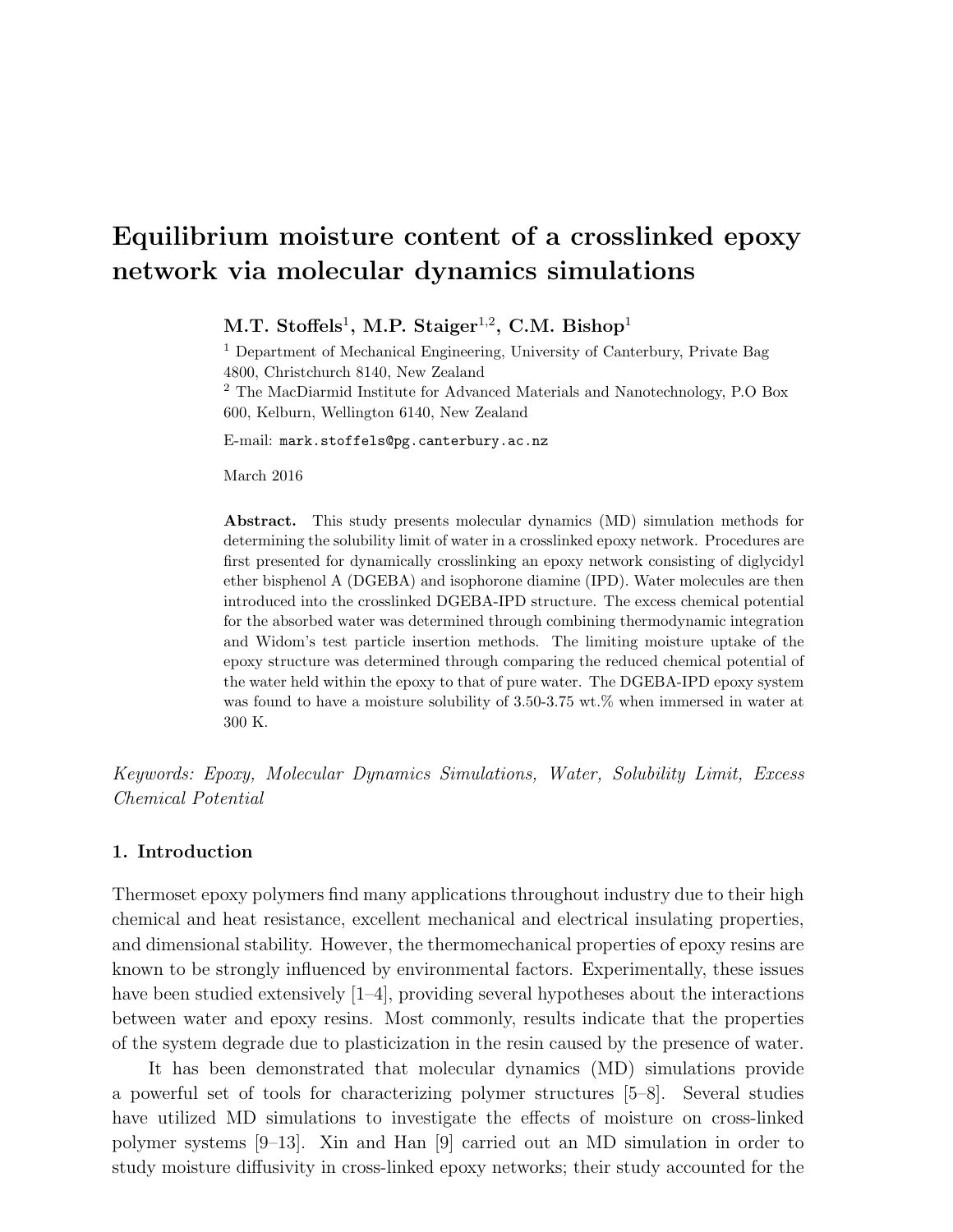influence of temperature, water concentration, and crossed-linked polymer conversion. It was shown that diffusivity increases with temperature and concentration, whereas the diffusivity decreases with an increase in polymer cross-link conversion. Wu and Xu [10, 11] investigated the influence of water on the structure and properties of crosslinked polymer systems; in particular the density, diffusivity, fractional free volume, and polymer chain mobility were investigated.

The presence of water in a polymeric system leads to a host of damaging consequences such as degradation of mechanical strength and modulus [14, 15] hygroscopic swelling [16–18] and the accompanying mismatched swelling stresses, reduction of dielectric strength [19,20], and increase in relative permittivity [21–24]. The latter is detrimental to the performance of advanced semiconductors that use porous polymers as dielectric materials. Limiting water uptake in polymers is the key to limiting the damaging effects.

For a polymer structure there is an equilibrium mass of moisture content, the solubility limit, at which point the system absorbs no further moisture from its surroundings. Equilibrium is determined through investigations on the excess chemical potential of moisture held within the polymer and the excess chemical potential of surrounding water. Widom's test particle insertion [25, 26] can be used in the determination of excess chemical potentials, but becomes problematic and inefficient in highly dense systems. An accelerated Widom particle insertion method has been developed in order to calculate excess chemical potential of water help within polymer structures [27–29]. Domotor et al. [27,28] propose a grid search algorithm that identifies test particle insertion regions that would yield negligible contributions to the excess chemical potential. Hostermann et al. [29] expand this algorithm for uses with PA-6 and diglycidyl ether bisphenol A (DGEBA)-isophorone diamine (IPD).

The Gibbs ensemble provides another method of equilibrium absorption prediction. De Pablo et al. [30] combine the Gibbs ensemble method and a modified test particle grid search as a means of estimating alkane solubility in polymers. While, Kenkare et al. [31] investigate the equilibrium absorption and swelling of a polymer through a combined MD and Monte Carlo (MC) simulation study.

In this work a computational approach is developed to determine the equilibrium moisture content of a crosslinked epoxy system through excess chemical potential methods.

## 2. Fundamental Background

Thermodynamically, the condition of chemical equilibrium over two phases, I and II of species  $i$  is given as,

$$
\mu_{i,I} = \mu_{i,II} \tag{1}
$$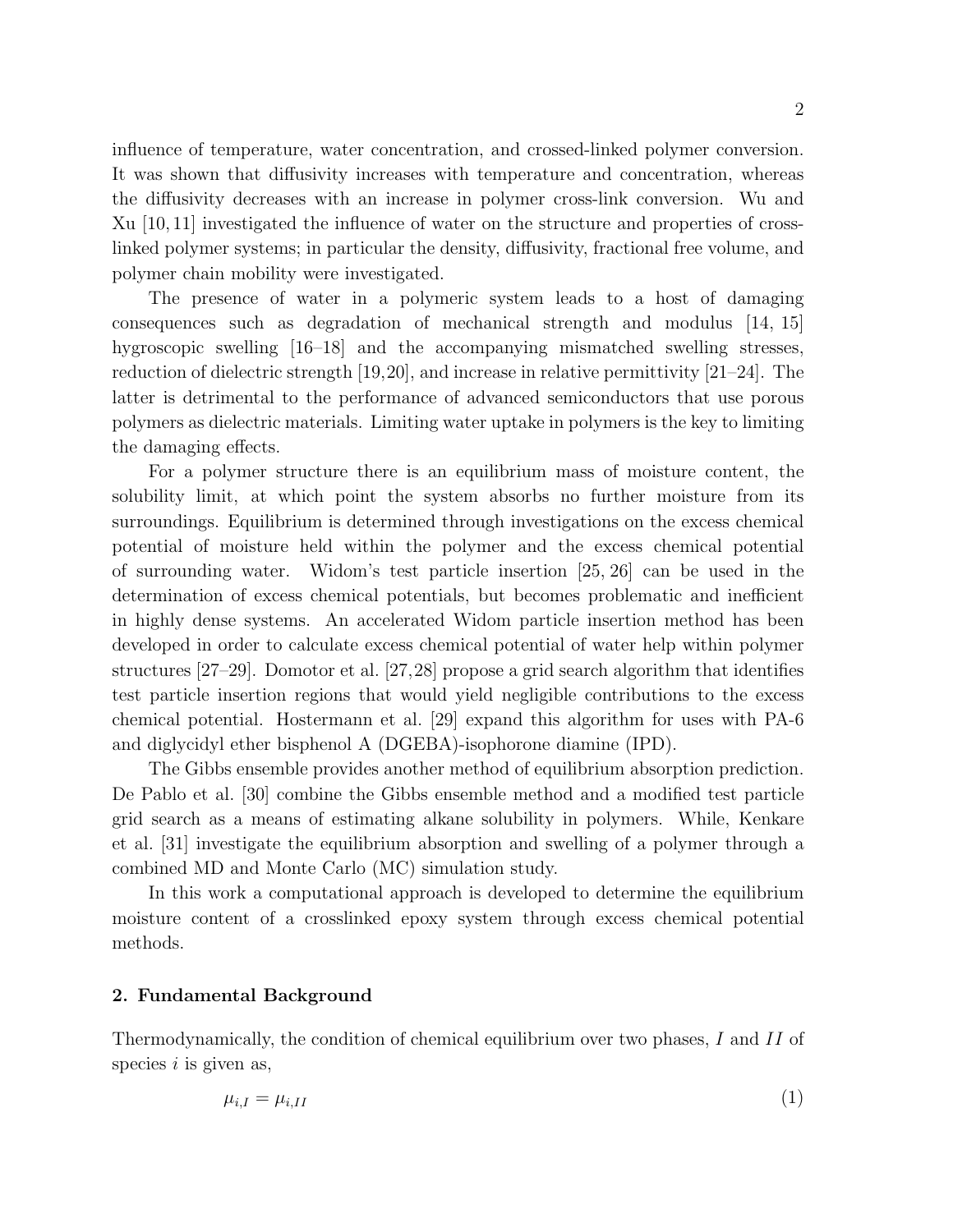where  $\mu$  is the chemical potential. Hostermann et al. [29] state that chemical equilibrium between the two states  $I$  and  $II$  is additionally satisfied as follows,

$$
RTln\left(\frac{n_I}{n_{II}}\right) = \mu_{II}^{ex} - \mu_I^{ex} \tag{2}
$$

where R is the universal gas constant, T is the temperature,  $n$  is the number density of the species in each state. While,  $\mu^{ex}$  represents the excess chemical potential for each given state. A new term is proposed through rearranging Equation 2 such that the contributions from each state are isolated on each side of the equality. This term is referred to as the *reduced chemical potential*,  $\tilde{\mu}$ ,

$$
\tilde{\mu} = \mu^{ex} + RTln(n) \tag{3}
$$

Furthermore, if chemical equilibrium exists between states I and  $II$ , then the following condition must also be satisfied,

$$
\tilde{\mu}_I = \tilde{\mu}_{II} \tag{4}
$$

Considering the case of a polymer submerged in pure water, the solubility of the polymer is determined through examination of Equation 4 (where, pure water is state  $I$ , and absorbed water is state II). At saturation, the equality will be satisfied. If  $\tilde{\mu}_I > \tilde{\mu}_{II}$ , this indicates the system is not yet saturated, and the system will absorb further water. Conversely, if  $\tilde{\mu}_I < \tilde{\mu}_{II}$ , this indicates the polymer is oversaturated, and there is a driving force for water to desorb. This offers the means for assessing the solubility of water in a polymeric system.

On the calculation of excess chemical potential, first consider the chemical potential of a solute i that is present within a polymer [32],

$$
\mu_i = \frac{\partial A}{\partial N_i} \bigg|_{N_p, V, T} \tag{5}
$$

where  $\vec{A}$  is the Helmholtz free energy of the system,  $V$  the volume,  $T$  the temperature, and  $N_i$  and  $N_p$  are the number of solute and polymer molecules respectively. For an ideal gas, the Helmholtz energy is readily evaluated, as such only the excess portion of the chemical potential need be considered,

$$
\mu_i^{ex} = \mu_i - \mu_i^{ideal} = \frac{\partial A^{ex}}{\partial N_i} \bigg|_{N_p, V, T}
$$
\n
$$
(6)
$$

Widom's test particle insertion [25, 26] can be used in the determination of excess chemical potentials. The excess chemical potential of species  $i$  in a temporarily frozen  $N_i$ -particle system is determined through observing changes in potential energy of a system with  $N$  number of particles  $i$ , due to the insertion of an additional test particle at randomly selected positions. Widom's formulation for excess chemical potential is as follows,

$$
\mu_i^{ex} = -kTln\left\langle e^{\frac{-\Delta U_{pot}^{(N+1;N)}}{kT}} \right\rangle_N \tag{7}
$$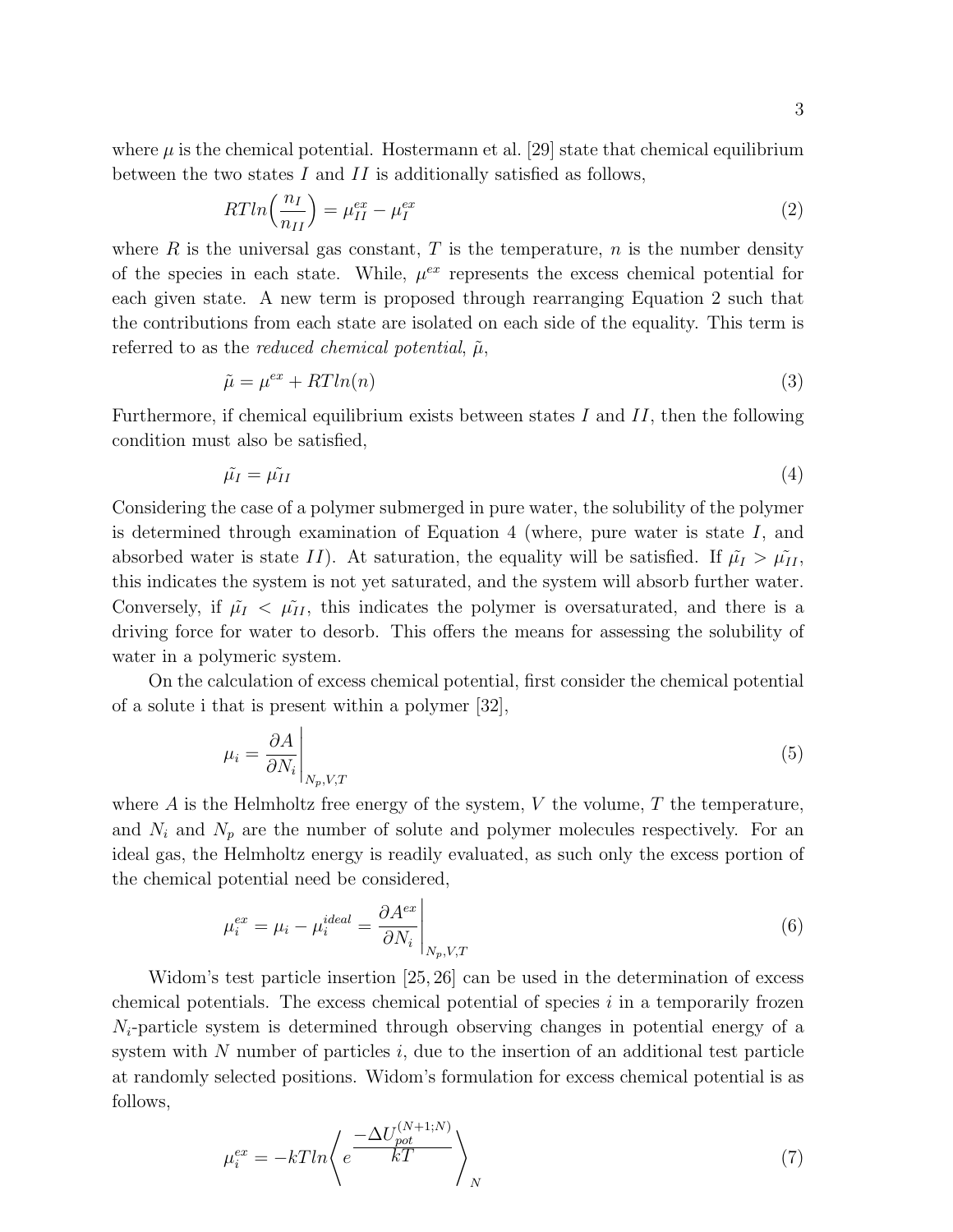where k in the Boltzmann constant, T the temperature, and  $\Delta U_{pot}^{(N+1;N)}$  is the change of system potential energy due to test particle insertion. The  $\langle ... \rangle_N$  represents the ensemble average over the original system. However, the application of Widom's method is problematic in systems with either relatively large solute molecules, strong longrange interactions between solute and solvent species, or high density systems such as polymers. In the above instances, the insertion of a test particle results in large values of  $\Delta U$ , leading to a negligible contribution to  $\mu_{ex}$  due to the exponential form of Equation 7.

Alternatively, thermodynamic integration methods can be used in the calculation of excess chemical potential [33–35]. A function is defined combining two states of interest as a function of a coupling parameter  $\lambda$ , where  $0 \leq \lambda \leq 1$  and the two states of interest occur at  $\lambda = 0$  and  $\lambda = 1$ . If one of the states (typically  $\lambda = 0$ ) describes a situation with no solute (the solute being an ideal gas e.g.), the excess chemical potential is then given as follows,

$$
\mu_i^{ex} = \frac{\Delta A^{ex}}{N_i} = \frac{1}{N_i} \int_0^1 \left\langle \frac{\partial U_{pot}(\lambda)}{\partial \lambda} \right\rangle d\lambda \tag{8}
$$

where,  $N_i$  is the number of solute molecules, and  $U_{pot}(\lambda)$  is the potential energy of the system as a function of  $\lambda$ . For MD, the interaction force field terms are activated as  $\lambda$ increases, which directly yields changes in potential energy of the system. Limitations of thermodynamic integration method arise as singularities in the derivative of the potential energy occur while approaching the ideal gas state  $(\lambda = 0)$ , since non-bonded interactions are fully deactivated.

Knopp et al. [36, 37] describe methods for determining excess chemical potential of small molecules held within a dense microstructure; their novel methods combine thermodynamic integration methods with Widom's test particle insertion method. Individually, the Widom insertion method and thermodynamic integration are impractical for this purpose due to limitations imposed by the dense polymer structure. In approaching these issues Knopp et al. introduced an intermediate phase of water in between the real water and water as an ideal gas. This is referred to as noble water. The purpose of this intermediate state is to make the noble water molecules small enough that the Widom insertion method can be used in the calculation of the excess chemical potential. The excess chemical potential for water held within the polymer structure can be expressed by combining Equations 7 and 8 to give,

$$
\mu_{water}^{ex} = \frac{\Delta A^{ex}}{N_{water}} + \mu_{WI}^{ex} \tag{9}
$$

where the first term is obtained by thermodynamic integration while  $\mu_{WI}^{ex}$  is found though Widom test particle insertion of the newly introduced noble water molecule.

## 3. Crosslinking Procedures

All simulations were carried out using copolymer systems consisting of diglycidyl ether bisphenol A (DGEBA) using isophorone diamine (IPD) as the curing agent. The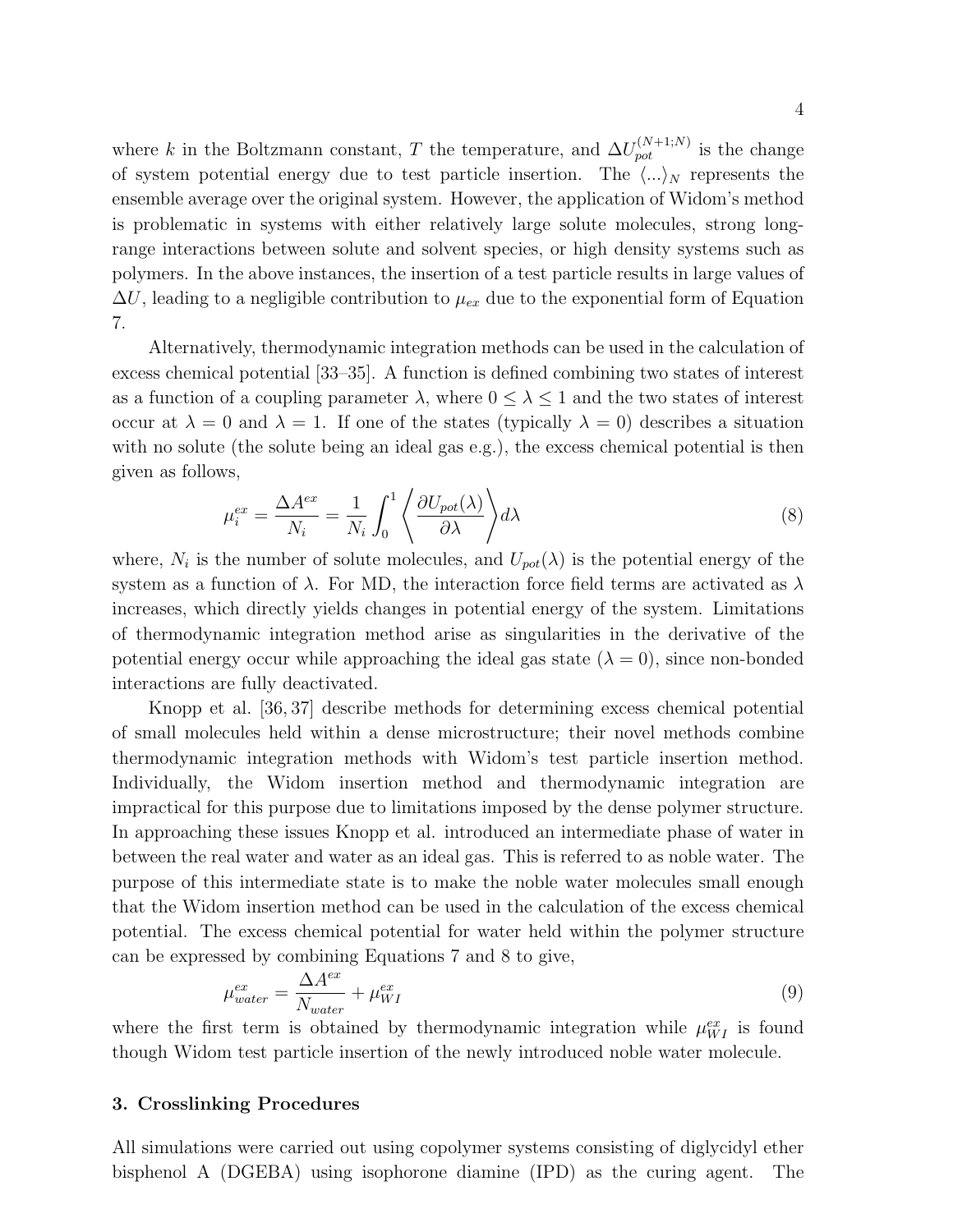

diglycidyl ether bisphenol A (DGEBA)

isophorone diamine (IPD)

Figure 1. Molecular structure of the resin component DGEBA (left) and curing agent IPD (right)



Figure 2. Activation process of end functional groups

molecular structures are presented in Figure 1. A DGEBA-IPD epoxy network was selected as it is widely used throughout industry. The crosslinking procedure presented is based upon methods developed by Xu et al. [6].

Initially, molecular models of DGEBA and IPD were constructed within the Avogadro molecule editor [38,39]. Reactive bonding sites were created by removing the active hydrogens at the end functional groups for each molecule (Figure 2). Following the creation of reactive states for DGEBA and IPD, steepest decent energy minimization was performed using Avogadro in order to geometrically optimize the structure of each molecule. Partial charges were then assigned to each atom through application of the Qeq method [40]. 256 reactive DGEBA molecules and 128 reactive IPD molecules (2:1 stoichiometric mixing ratio) were packed into 60 x 60 x 60  $\AA$ <sup>3</sup> simulation box using Packmol [41]. The packing strategy employed packs all molecules into specified space in such a way that the minimum distance between atoms of different molecules is greater than a fixed tolerance  $[42]$ . The tolerance was specified as  $2\text{\AA}$ .

The LAMMPS (Large Scale Atomic/Molecular Massively Parallel Simulator) software package [43] was used for all molecular dynamics (MD) simulations described herein. The temperature and pressure inside the simulation box are controlled through application of the weak coupling method as presented by Berendsen et al. [44]. The CHARMM force field was employed in defining the bond, angle, and dihedral parameters [45], see Figure 3.

The potential energy contributions from bonded interactions are defined in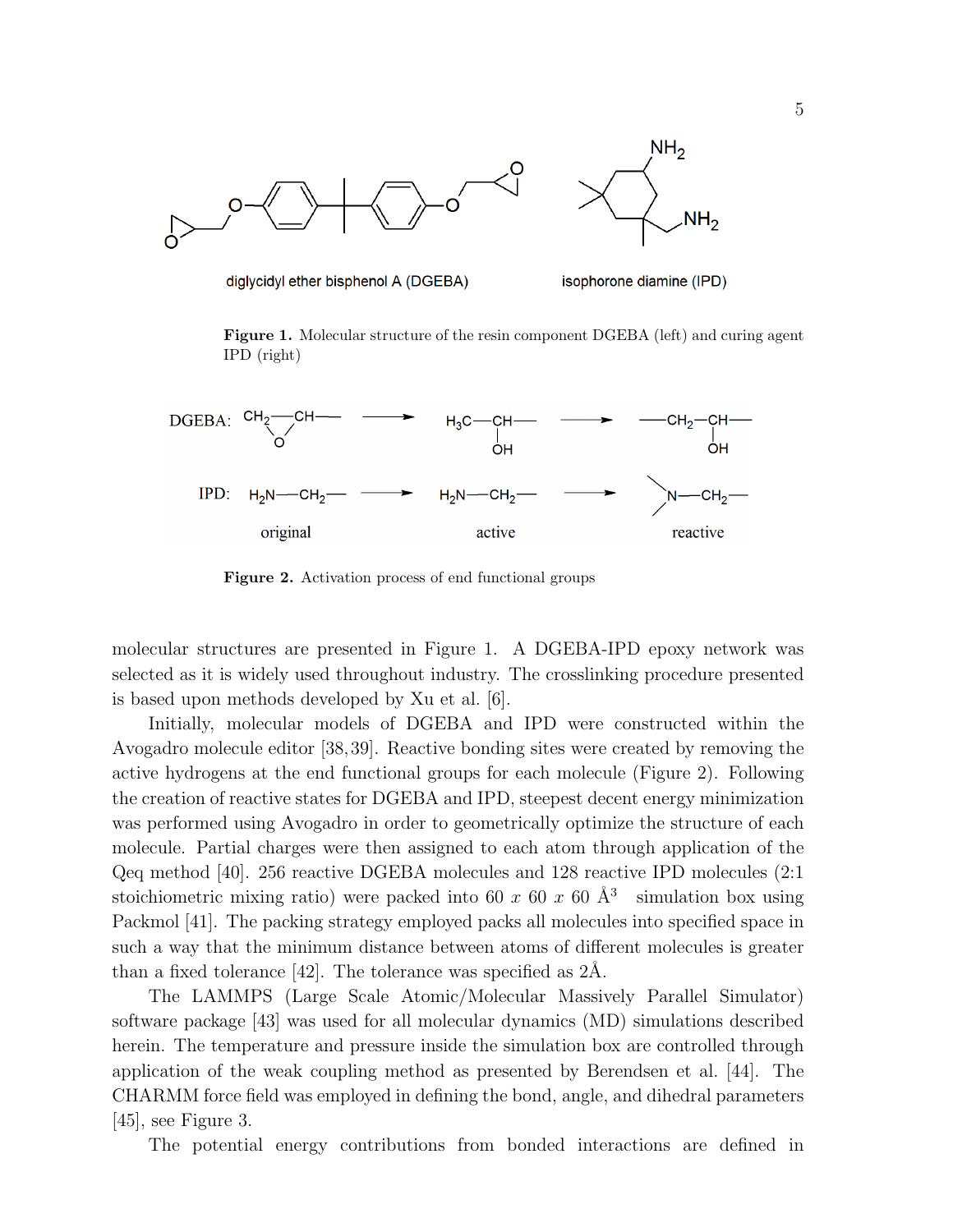

Figure 3. Illustrated terms of bonded interactions

Equation 10,

$$
E = \sum_{b} K_b (b - b_0)^2 + \sum_{\theta} K_{\theta} (\theta - \theta_0)^2 + \sum_{\phi} K_{\phi} (1 + d\cos(n\phi))
$$
 (10)

where  $K_b, K_\theta$ , and  $K_\phi$  are force (spring) constants,  $b_0, \theta_0$ , and  $\phi$  are equilibrium bond length, bond angle, and dihedral angle, respectively; b and  $\theta$  are bond length and bond angle. The CHARMM force field provides the equilibrium and force constants for each given species in the simulation. It is noted that the potential energy of the system has significant contributions from non-bonded interactions. The Lennard-Jones potential and Coulombic pairwise interactions are calculated for all particles i,j.

$$
E_{LJ} = \sum_{\substack{ij \\ i \neq j}} 4\epsilon_{ij} \left[ \left( \frac{\sigma_{ij}}{r_{ij}} \right)^{12} - \left( \frac{\sigma_{ij}}{r_{ij}} \right)^6 \right]
$$
 (11)

$$
E_{el} = \sum_{\substack{ij \\ i \neq j}} \frac{Cq_i q_j}{\epsilon_o r_{ij}} \tag{12}
$$

respectively, where,  $\epsilon_{ij}$  defines how strongly the particles attract each other and  $\sigma_{ij}$  is the cut-off distance at which the intermolecular potential between particles  $i$  and  $j$  is zero. C is an energy-conversion constant,  $q_i$  and  $q_j$  are the charges for particles i and j,  $\epsilon_o$  is the permittivity of free space, and  $r_{ij}$  is the distance between the particles. The CHARMM force field provides the parameters for each pair of particles in the system.

Initially, the system was subjected to 10,000 steps of energy minimization in order to relax the simulation cell. The relaxed structure was dynamically crosslinked under a constant volume and temperate (NVT) process at 300K. The crosslinking algorithm is based on the root mean square (RMS) distance between reactive  $\text{CH}_2$  groups of DGEBA and the reactive N atoms of the IPD. A crosslink is formed when the RMS distance between a reactive  $\text{CH}_2$  group and a reactive N atom is within a specified cutoff distance. If several reactive  $\text{CH}_2\text{-N}$  pairs are within the specified cutoff distance then the closest such partner becomes the sole bonding partner. Once a reactive site has formed a crosslink the site becomes non-reactive and is unable to undergo further crosslinking.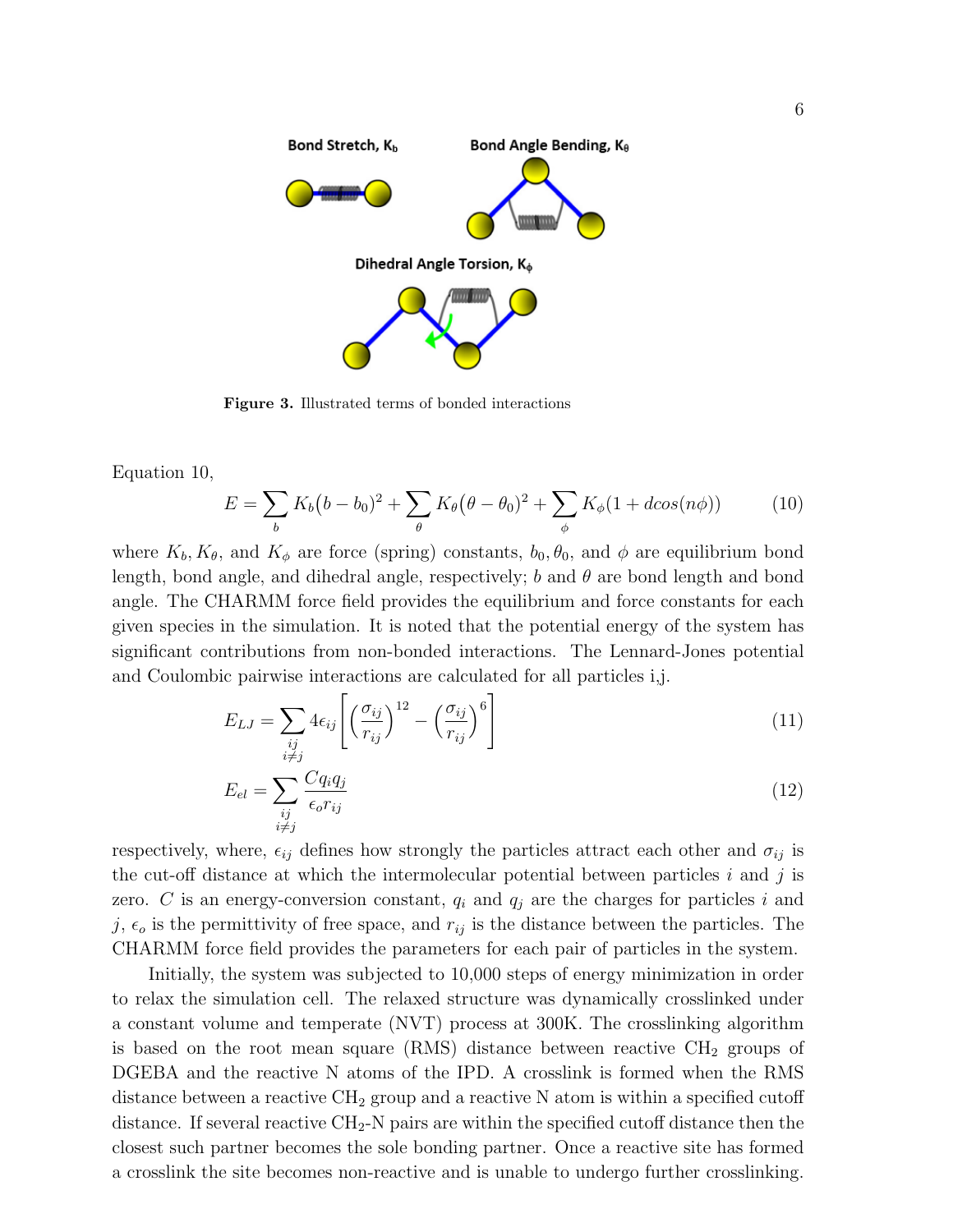|                  | Partial Charge     | Leonard-Jones<br>interaction parameters |                            |
|------------------|--------------------|-----------------------------------------|----------------------------|
| Atom             | $q_i$              | $r_{i}$                                 | $\epsilon_i$               |
| $\left( \right)$ | $2\lambda q_{org}$ | $(0.8+0.2\lambda)r_{org}$               | $\epsilon_{org}$           |
| H                | $\lambda q_{orq}$  | $r_{org}$                               | $\lambda^2 \epsilon_{org}$ |

Table 1. Lennard-Jones and Coulombic parameter dependence on the coupling parameter

The crosslink density of the epoxy system was defined as the ratio of the total number of crosslink bonds that were formed to that of the theoretical maximum. For example, an epoxy network that forms 16 out of a possible 32 crosslink bonds is defined as having a 50% crosslink density. For many epoxy systems, it is difficult to achieve crosslink densities much higher than 93%. Each step of the crosslinking algorithm used is as follows:

- 1. User specified target system crosslink density (91.5% for this work)
- 2. The RMS cutoff distance is increased by 0.1 Å
- 3. Crosslink bonds are formed if within the current RMS cutoff
- 4. 50 ps of NVT dynamics at 300 K were applied to the system so as to equilibrate the crosslinked system and release the strain imposed by the formation of crosslink bonds
- 5. Steps 2-4 are repeated until target crosslink density has been reached.

## 4. Excess Chemical Potential

Through following and expanding upon the method presented by Knopp et al. [36,37] the water solubility of a polymer network can be determined by monitoring the differential excess chemical potential,  $\Delta \mu_{ex}$ , between the excess chemical potential of water in the polymer network and that in the pure water environment. As discussed previously, the method being considered depends upon establishing a noble water that is an intermediate state between real water and water as an ideal gas.

The noble water model is defined as follows. At  $\lambda = 1$ , a real water model is used, with full interactions and atom size. At  $\lambda = 0$ , a noble water model has no Coulombic interactions, Lennard-Jones interactions of the hydrogen atoms are switched off, and the oxygen atoms in all water molecules are scaled to 80% of their original Lennard-Jones size. This radii scaling value was chosen based on efficiency optimization of the Widom insertion process. A mathematical breakdown of how the noble water model is implemented is given in Table 1, where the subscript org denotes the original, unaltered parameter as defined by the CHARMM force field.

The step-by-step procedures used in determining the excess chemical potential is as follows: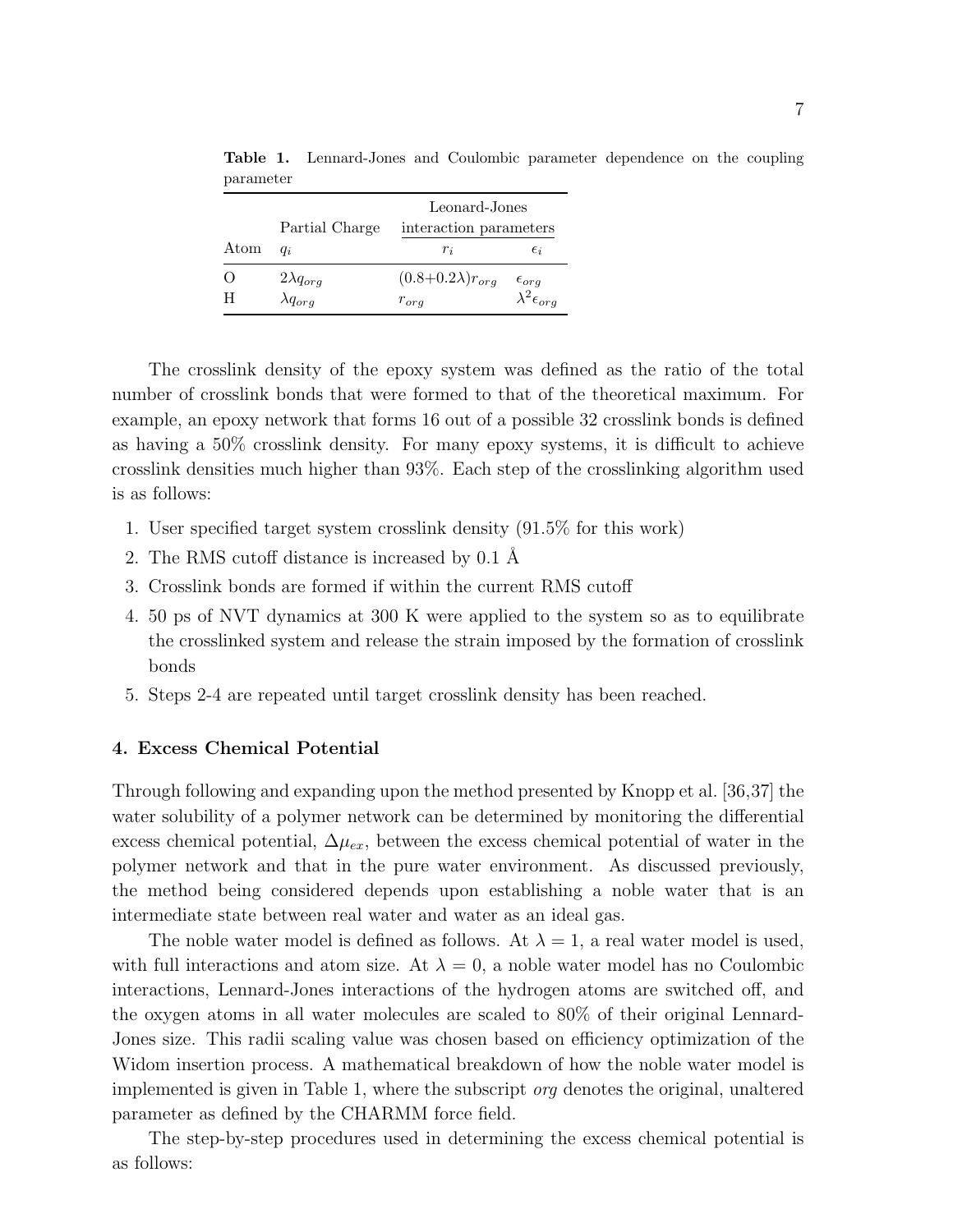- 1. For each  $\lambda$ , the system is equilibrated and the potential energy is obtained.
- 2. Through evaluation of the integral from  $\lambda = 0$  to 1 the difference in Helmholtz free energy is calculated (Equation 8).
- 3. Widom test particle insertion of a noble water molecule  $(\lambda = 0)$  is then carried out in order to obtain the remaining portion of the excess chemical potential (Equation 7); and
- 4. The excess chemical potential is determined from Equation 9.

#### 4.1. Pure Water System

Initially, the case of a pure water system was considered for validation of the selected computational method since the excess chemical potential of pure water is known  $(\mu_{ex}$  $=$  -23.8 kJmol<sup>-1</sup>) [46]. 50 total MD configurations of a 500 molecule pure water system are investigated, what follows are the simulation procedures for a single configuration.

The 500 water molecules were packed into 22 x 22 x 22  $\AA$ <sup>3</sup> simulation box using Packmol. The packing tolerance was specified as  $2\text{\AA}$ . The TIP3P water model [47] was employed in defining interaction parameters  $(q_{org}, r_{org}, \text{and } \epsilon_{org})$  as well as bonding, and angle coefficients for all water molecules within the system.

A constant pressure and temperature (NPT ensemble) MD process was carried out at 1 atm and 300 K for 50 ps in order to optimize the system density, resulting in a final system density of 0.997 gcm<sup>−</sup><sup>3</sup> . A constant volume and temperature (NVT ensemble) process was then carried out at 300 K for 100 ps. This allowed the molecules to move freely within the simulation box in order to reach a fully optimized molecular arrangement. The system interaction parameters were then redefined as a function of the coupling parameter  $(\lambda)$  as described previously (Table 1).

In order to numerically determine the excess chemical potential of the system, it is first necessary to sample the potential energy of the system at various values of  $\lambda$ , calculate the derivates of potential energy, and then integrate over  $\lambda$ . Nine equidistant values for  $\lambda$  between 1 and 0 were considered as integration points (i.e.  $\lambda = 1.0, 0.905,$ 0.805,...,0.105,0.0). Additionally, for each  $\lambda$ , further values are gathered at  $\lambda \pm \Delta \lambda$ , where  $\Delta\lambda = 0.005$ . This allows for a more accurate representation for the local derivatives. In total, 22 seperate values of  $\lambda$  are considered, yielding a set of 22 different force fields.

500 ps of NVT dynamics were run at a temperature of 300 K for each value of  $\lambda$ using the optimized molecular structure obtained previously. Every 20,000 time steps a time-averaged value was calculated over the previous 20,000 steps for each energy term  $(U_{lj}(\lambda), U_{el}(\lambda))$ , and  $U_{ns}$ , allowing for simple convergence checking of each potential energy term. Figure 4 depicts how each time-averaged contribution develops as  $\lambda$  is increased from 0 to 1. The activation of pairwise interactions is seen, while the bonded, non-scaled interactions are comparatively stable throughout.

Using the time-averaged potential energy contributions the total potential energy of the system is calculated for each given value of  $\lambda$ . The term  $\frac{1}{N_i}$  $\frac{\partial U_{pot}(\lambda)}{\partial \lambda}$  is numerically determined using centered difference. Table 2 provides these outputs after total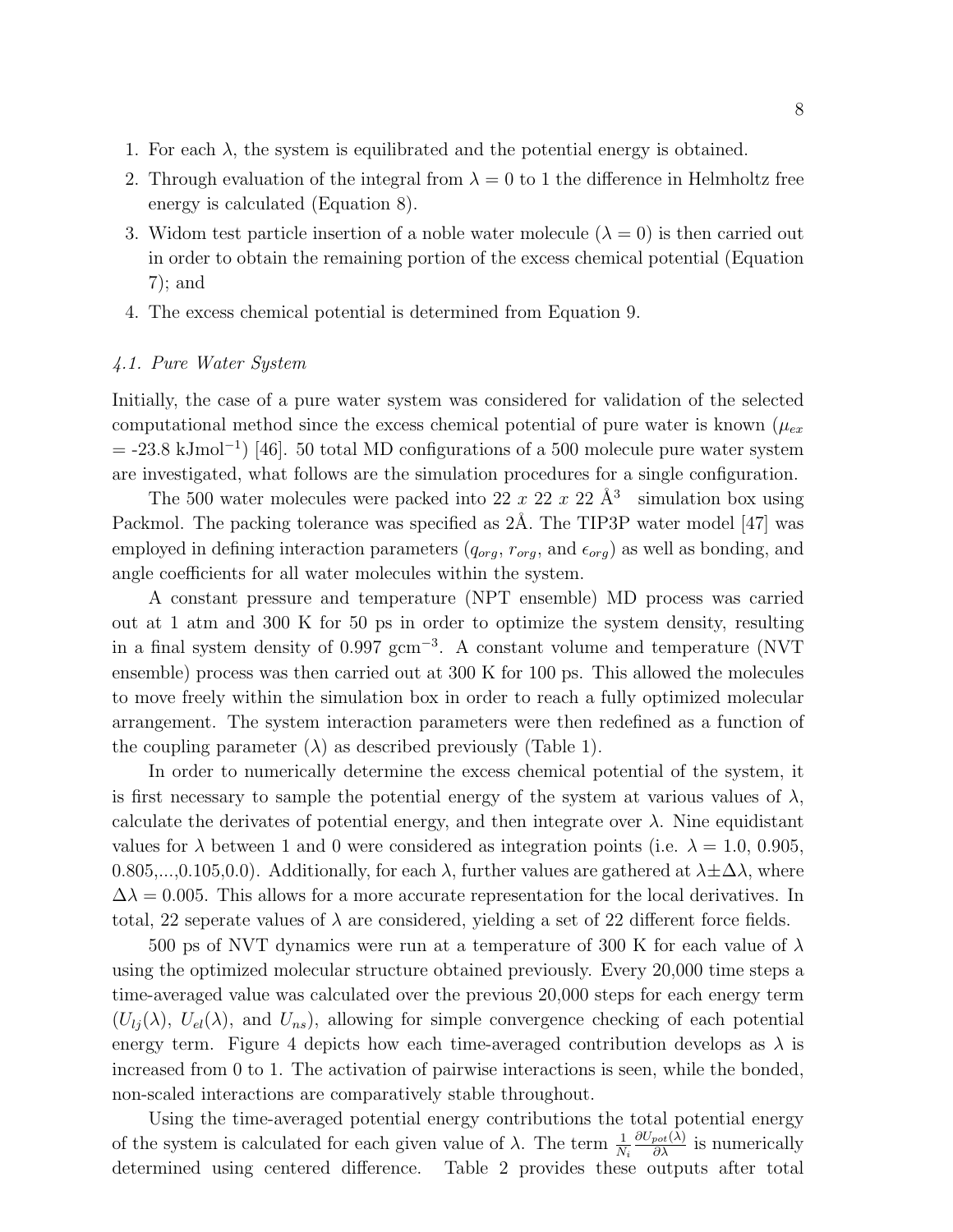

Figure 4. Individual, time-averaged energy contributions to the system potential energy as  $\lambda$  in increased from 0 to 1. The primary axis is scaled for both the Lennard-Jones (solid line) and Bonded (non-scaled) (dotted line) interactions, while the secondary axis represents the Electrostatic energy term (dash-dot line).

| water                                                                                                                       |                  |                          |                   |
|-----------------------------------------------------------------------------------------------------------------------------|------------------|--------------------------|-------------------|
| $\lambda$                                                                                                                   | 50 <sub>ps</sub> | 200 <sub>ps</sub>        | 500 <sub>ps</sub> |
| 0.000                                                                                                                       |                  | $0.619$ $0.626$          | 0.627             |
| 0.105                                                                                                                       |                  | $0.406$ $0.411$ $0.411$  |                   |
| 0.205                                                                                                                       |                  | $-1.919 - 1.941 - 1.942$ |                   |
| 0.305                                                                                                                       |                  | $-8.062 - 8.151 - 8.155$ |                   |
| 0.405                                                                                                                       |                  | $-11.93 -12.06 -12.07$   |                   |
| 0.505                                                                                                                       |                  | $-16.37 - 16.55 - 16.57$ |                   |
| 0.605                                                                                                                       |                  | $-22.69 - 22.94 - 22.96$ |                   |
| 0.705                                                                                                                       |                  | $-31.31 -31.66 -31.68$   |                   |
| 0.805                                                                                                                       |                  | $-41.80 - 42.26 - 42.29$ |                   |
| 0.905                                                                                                                       |                  | $-52.13 - 52.70 - 52.73$ |                   |
| 1.000                                                                                                                       |                  | $-68.52 - 69.27 - 69.32$ |                   |
| $\frac{1}{N_i} \int_0^1 \left( \frac{\partial U_{pot}(\lambda)}{\partial \lambda} \right) d\lambda - 21.82 - 22.06 - 22.08$ |                  |                          |                   |

**Table 2.** Time-averaged value of  $\frac{1}{N_i}$  $\frac{\partial U_{pot}(\lambda)}{\partial \lambda}$  at varying MD simulation time for pure water

simulation times of 50, 200 and 500 ps. The integral over the potential energy derivative, representing the Helmholtz free energy difference of the system, is obtained by a trapezoidal integration method, the results of which are given as the final row of Table 2. The integral is observed to approach convergence with increasing MD simulation time, with values of -21.82, -22.06 and -22.08 kJmol<sup>-1</sup> after simulation times of 50, 200 and 500 ps, respectively.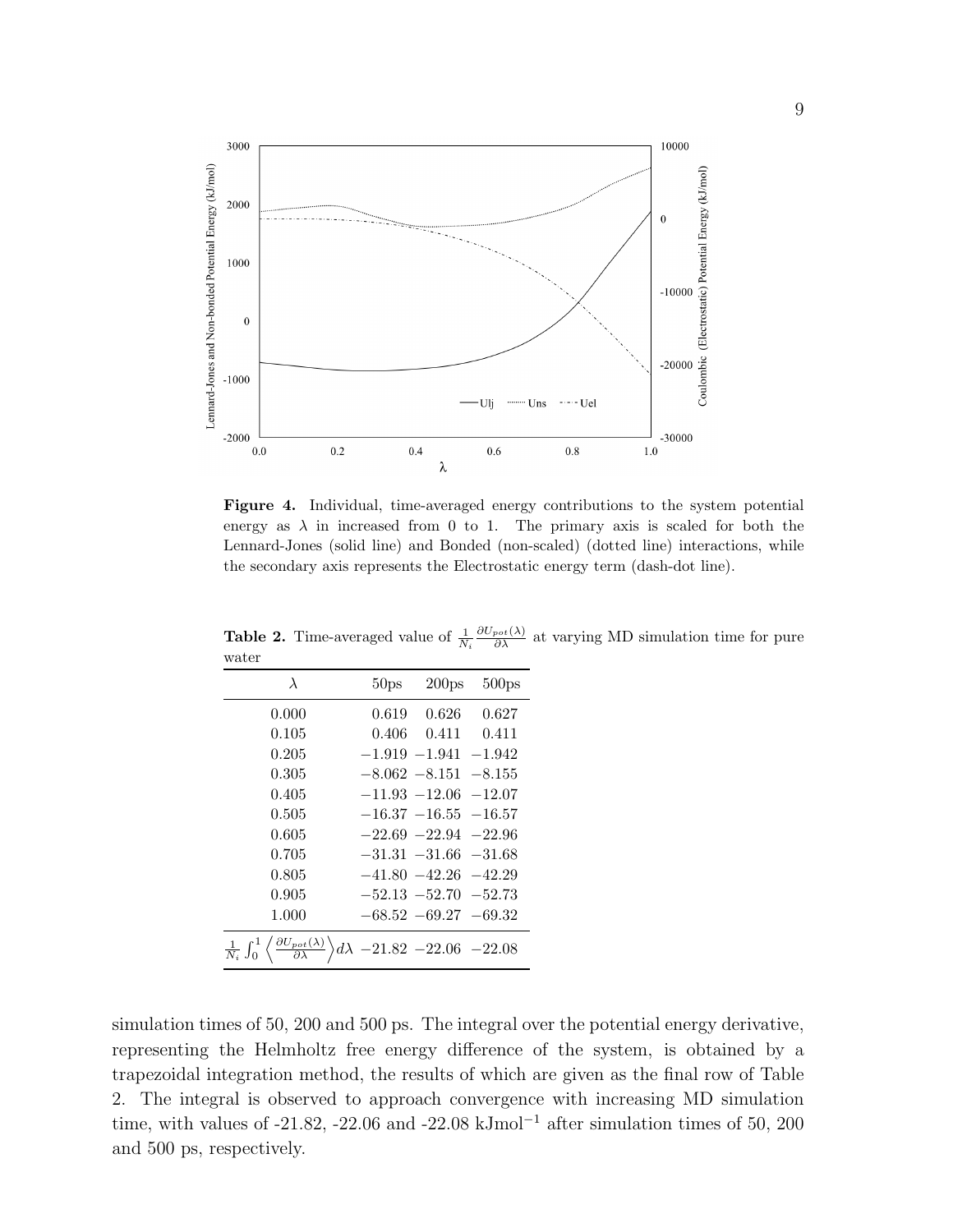

Figure 5. The excess chemical potential of noble water as calculated through Widom's test particle insertion method for 100 separate MD configurations (500-600ps). The solid line representing the moving average up to the current MD frame.

After all values of  $\lambda$  have been processed through thermodynamic integration, a test particle insertion of a noble water molecule is needed to calculate the final contribution to the excess chemical potential. In order to do this, the simulation box was divided into a uniformly spaced three-dimensional grid pattern  $(25 \times 25 \times 25)$ , where each grid point serves as the insertion coordinates for the test particle. The noble water molecule is placed at each point in the insertion grid for each of the 100 sampled MD configurations, each of which are sampled at 1 ps intervals from 500-600 ps during the course of the simulation. Therefore, for each of the 100 MD configurations there are 15,625 insertions that contribute a single data point towards the calculation of  $\mu_{WI}^{ex}$  using Equation 3. The resulting value of  $\mu_{WI}^{ex}$  is taken as an average of all 100 configurations. Figure 5 illustrates the progress of these calculations, where each data point indicates a single application of Equation 3 to a given MD frame over the 15,625 insertion points. The excess chemical potential of the noble water is found to be  $\mu_{WI}^{ex} = -1.66 \text{ kJmol}^{-1}$  with a standard deviation of 0.062 kJmol<sup>-1</sup>.

The excess chemical potential of this configuration of the pure water system can now be fully obtained through Equation 9, wherein the excess potential found through thermodynamic integration  $(-22.08 \text{ kJmol}^{-1})$  is added to the value found through Widom's insertions method  $(-1.66 \text{ kJmol}^{-1})$ , giving a total excess chemical potential of -23.74 kJmol<sup>-1</sup>.

The excess chemical potential for the pure water system is taken as an average of all 50 sampled MD configurations, see Figure 6. The excess chemical potential is found to have an average value of -23.79 kJmol<sup>-1</sup> with a standard deviation of 0.05 kJmol<sup>-1</sup>. This aligns exceptionally well with the experimentally determined value of -23.8 kJmol<sup>−</sup><sup>1</sup> [46].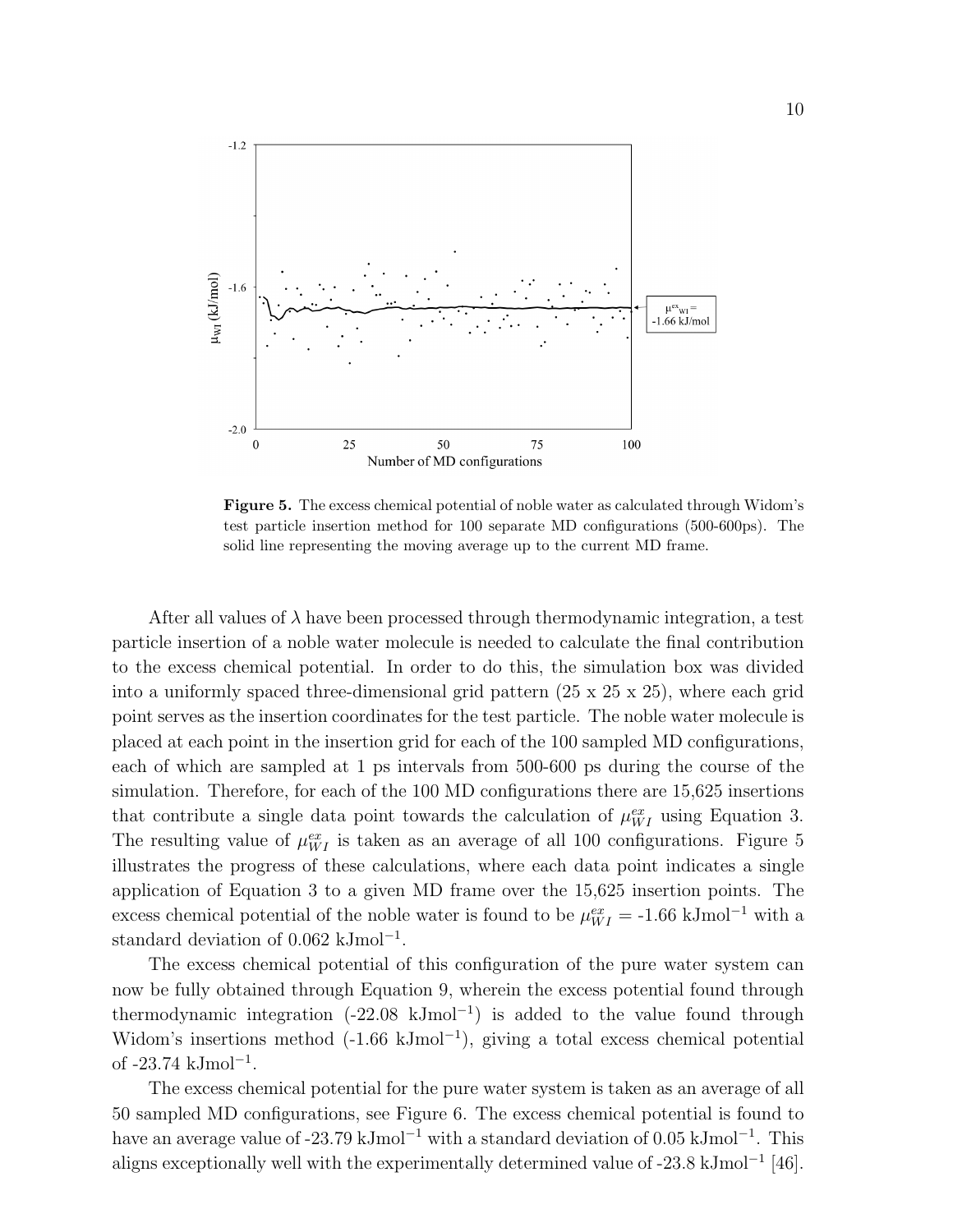

Figure 6. This plot illustrates the distribution of the excess chemical potentials calculated for each of the 50 configurations of the 500 molecule pure water system considered.

Additionally, this value shows reasonable agreement with other values found through employing different simulation techniques ( $\mu_{WI}^{ex} = -23.4$  to -24.3 kJmol<sup>-1</sup>) [48–50]. The methods discussed have been successfully implemented in determination of the excess chemical potential of pure water, and therefore the next step is now to expand to the determination of the precise solubility of the DGEBA-IPD structure.

## 4.2. Solubility Determination of DGEBA-IPD System

At full saturation, the reduced chemical potential of absorbed water molecules held within a polymer structure will be equal to that of pure water, thereby satisfying Equation 4. For pure water, the reduced chemical potential is calculated as  $\tilde{\mu}_I$  = 140.06 kJmol<sup>-1</sup>; where  $\mu_I^{ex}$ =-23.79 kJmol<sup>-1</sup>, and  $n_I$ =500/volume of simulation cell. For each level of moisture investigated (i.e.  $1\%$ ,  $2\%$ ,  $3\%$  etc...) the excess chemical potential is taken as an average of ten seperate DGEBA-IPD structures, each with 91.5% crosslink density; for each structure considered, three randomly generated water molecule positions are investigated. In total, 30 values for excess chemical potential are taken for each moisture content.

Firstly, water molecules will be introduced into the crosslinked DGEBA-IPD structure at various saturation levels. The structure will then be equilibrated, and the excess chemical potential of the water molecules will be calculated using the previously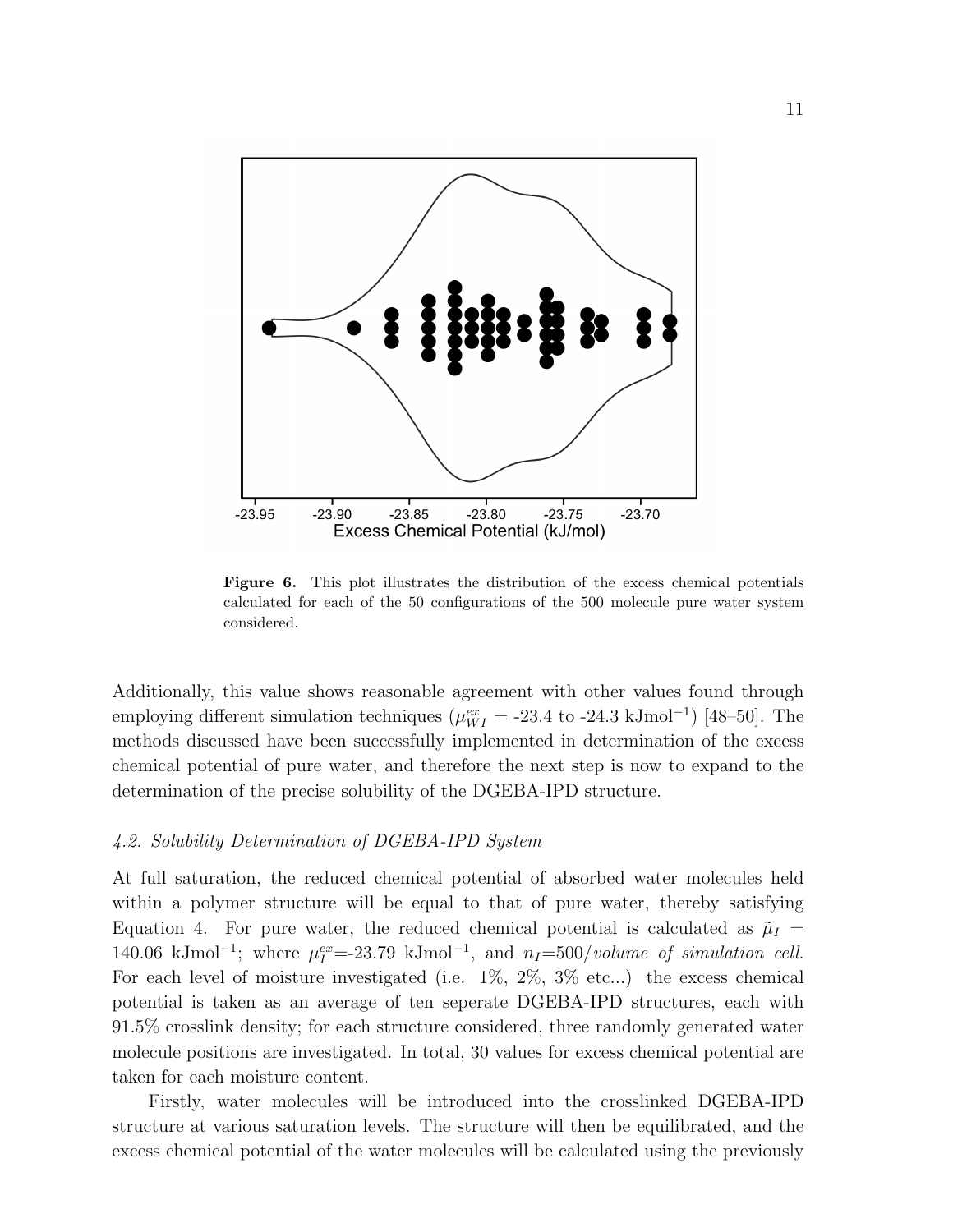described approach. In order to precisely determine the solubility of water in the crosslinked DGEBA-IPD system,  $\Delta \mu^{ex}$  for a range of different water contents will be determined using Equation 2. Thus, it will be possible to determine at which precise water content the crosslinked DGEBA-IPD is fully saturated so as to determine the maximum solubility precisely.

What follows are the precise procedures and specific outputs used in the excess chemical potential determination for a DGEBA-IPD system saturated to a moisture content of 1 wt.%. The number of water molecules to be inserted was based on the molecular mass of the water and epoxy. It was determined that 60 water molecules were required to obtain a moisture content of 1 wt.% in the system.

The 60 water molecules were then inserted at randomly assigned positions throughout the simulation box. 10,000 steps of energy minimization were performed, along with 200 ps of NVT dynamics, in order to equilibrate the saturated DGEBA-IPD structure. The λ-modified force field parameters were then implemented in the simulation. NVT dynamics were run at a temperature of 300 K for each value of  $\lambda$ . Every 20,000 time steps a time-averaged value was calculated over the previous 20,000 steps for each energy term  $(U_{li}(\lambda), U_{el}(\lambda))$ , and  $U_{ns}$ ). Individually, the potential energy terms are much smaller than that of the pure water system, directly due to the fact that there are only 60 molecules in the system (whereas the pure water simulation had 500 water molecules). The same trends are seen in that the Lennard-Jones and Coulombic energy terms are activated to full-scale interactions, while the bonded (nonscaled) energy terms remain comparatively stable.

As previously, the term  $\frac{1}{N_i}$  $\frac{\partial U_{pot}(\lambda)}{\partial \lambda}$  is numerically determined for each given value of  $\lambda$ , Table 3 provides these outputs after total simulation times of 50, 200 and 500 ps for one of the sampled polymer configurations. The integral over the potential energy derivative, representing the Helmholtz free energy difference of the system, is obtained by the trapezoidal integration method, the results of which are given as the final row of Table 3. The integral is observed to converge with increasing MD simulation time, taking values of -19.57, -19.72 and -19.75 kJmol<sup>-1</sup> after simulation times of 50, 200 and 500 ps, respectively.

Widom's particle insertion of a noble water  $(\lambda = 0)$  molecule was then performed and 100 MD frame collections yielded the final average value of  $\mu_{WI}^{ex} = +1.53 \text{ kJ} \text{mol}^{-1}$ . By adding this to the thermodynamic integration contribution (-19.75 kJmol<sup>−</sup><sup>1</sup> ) the final value for the excess chemical potential of the water held within the system at a 1 wt.% moisture content was found to be  $\mu_{water}^{ex} = -18.22 \text{ kJ} \text{mol}^{-1}$ .

The excess chemical potential for the 1% moisture content is taken as an average of 30 sampled MD configurations (ten DGEBA-IPD structures, each with three randomly generated water molecule positions). The excess chemical potential is found to have an average value of -18.24 kJmol<sup>-1</sup> with a standard deviation of 0.12 kJmol<sup>-1</sup>. Figure 7 shows the excess chemical potential distributions calculated for 1, 2, and 3 wt.%.

The determination of chemical potential equilibrium, through the evaluation of equation 4 is the final step in determining the maximum solubility of water in the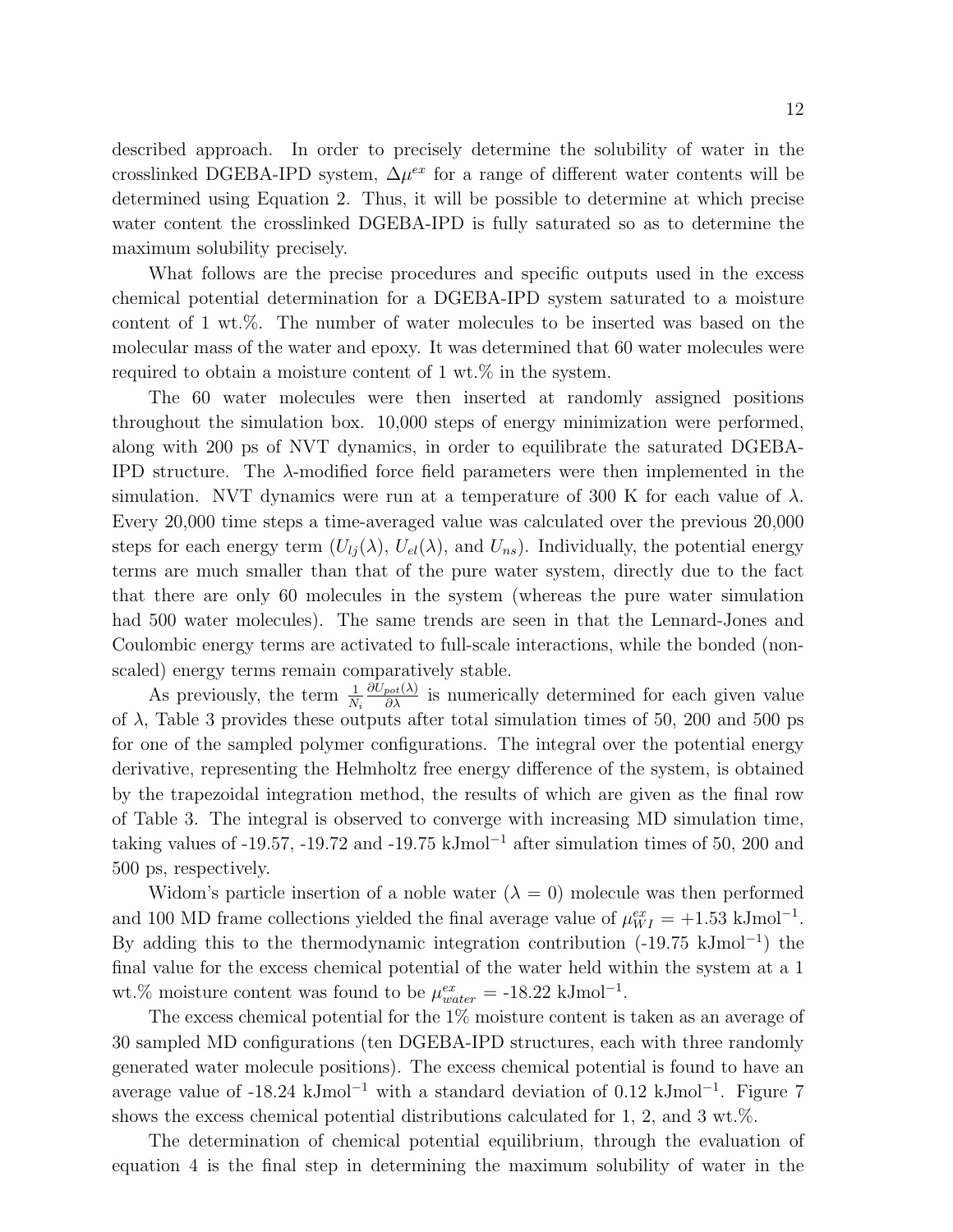**Table 3.** Time-averaged value of  $\frac{1}{N_i}$  $\frac{\partial U_{pot}(\lambda)}{\partial \lambda}$  at varying MD simulation time for a single system saturated to 1 wt.% water

| $\lambda$                                                                                                                               | 50 <sub>ps</sub> | 200 <sub>ps</sub>        | 500 <sub>ps</sub> |
|-----------------------------------------------------------------------------------------------------------------------------------------|------------------|--------------------------|-------------------|
| 0.000                                                                                                                                   |                  | $-0.624 - 0.063 - 0.063$ |                   |
| 0.105                                                                                                                                   |                  | $-0.040 - 0.041 - 0.041$ |                   |
| 0.205                                                                                                                                   |                  | $-0.193 - 0.195 - 0.196$ |                   |
| 0.305                                                                                                                                   |                  | $-0.813 - 0.819 - 0.821$ |                   |
| 0.405                                                                                                                                   |                  | $-1.203 - 1.213 - 1.215$ |                   |
| 0.505                                                                                                                                   |                  | $-1.651 - 1.665 - 1.667$ |                   |
| 0.605                                                                                                                                   |                  | $-2.287 - 2.307 - 2.311$ |                   |
| 0.705                                                                                                                                   |                  | $-3.158 - 3.184 - 3.189$ |                   |
| 0.805                                                                                                                                   |                  | $-4.216 - 4.251 - 4.258$ |                   |
| 0.905                                                                                                                                   |                  | $-5.257 - 5.301 - 5.31$  |                   |
| 1.000                                                                                                                                   |                  | $-6.911 - 6.968 - 6.980$ |                   |
| $\frac{1}{N_i} \int_0^1 \left\langle \frac{\partial U_{pot}(\lambda)}{\partial \lambda} \right\rangle d\lambda - 19.57 - 19.72 - 19.75$ |                  |                          |                   |



Figure 7. Each plot represents the distribution of 30 excess chemical potentials calculated for 1, 2, and 3 wt.% water in epoxy systems. The box plots illustrate  $\pm$  one standard deviation about the mean.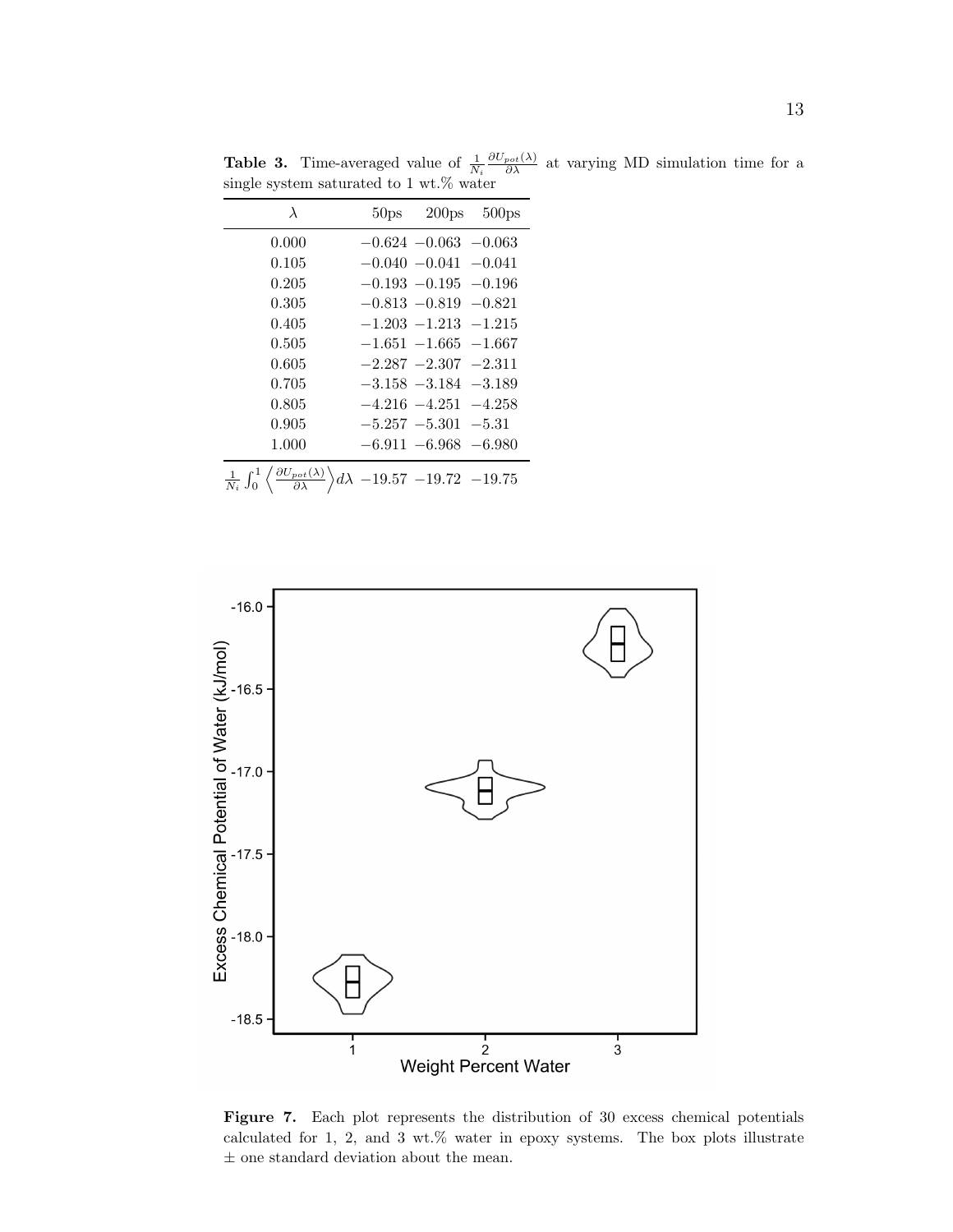

**Figure 8.** The reduced chemical potential,  $\tilde{\mu}$ , is plotted against weight content of water at 300 K, 1 atm. Each point represents the average of 30 values found for the given weight content. The errors bars represent  $\pm$  one standard deviation from the mean. The horizontal, dashed line is a plot of the constant value  $\tilde{\mu}_{pure}$ , with  $\pm$  one standard deviation from the mean. Full saturation of the DGEBA-IPD system occurs at the intersection.

system. The reduced chemical potential for pure water is calculated as  $\tilde{\mu}_{pure} = 140.06$ kJmol<sup>-1</sup>, while for 1 wt.% moisture content it is calculated as  $\tilde{\mu}_{absorbed} = 134.28 \text{ kJ} \text{mol}^{-1}$ . Therefore,  $\tilde{\mu}_{pure} > \tilde{\mu}_{absorbed}$  indicating that the DGEBA-IPD structure is not yet saturated. Additional iterations were required at higher moisture contents to obtain the maximum solubility. The calculated excess chemical potentials for each moisture content are given in Figure 8.

The DGEBA-IPD structure is found to reach full saturation in the range of 3.50-3.75 wt.%, while published experimental values for maximum moisture content for DGEBA-IPD systems are reported in the range of 1.5-2.6 wt.% [51–53]. Marie et al. [51] report an equilibrium content of 2.3 wt.% for a DGEBA-IPD network at  $300 \text{ K}$ , 1 atm, though they do not provide the crosslink density for the system. Berruet et al. [52] provide a value of 2.6 wt.% for DGEBA-IPD at 300 K, 1 atm, the crosslink density is again not provided. Finally, Morel et al. [53] report 1.5 wt.% at 293K, 1 atm, with no specifics provided for crosslink density. For all simulations the crosslink density used was 91.5%, and while this value was chosen to be reasonably attainable, the experimental values may not align at the same crosslink density. Furthermore, crosslink density directly influences the resulting equilibrium moisture content, where higher crosslink densities leave fewer available polar bonding sites, hindering moisture solubility [10, 51, 54]. Incorporating polar bonding would introduce another layer of complexities into the simulation, and was outside the scope of this study.

The methods presented in this work rely on differentiating very small energy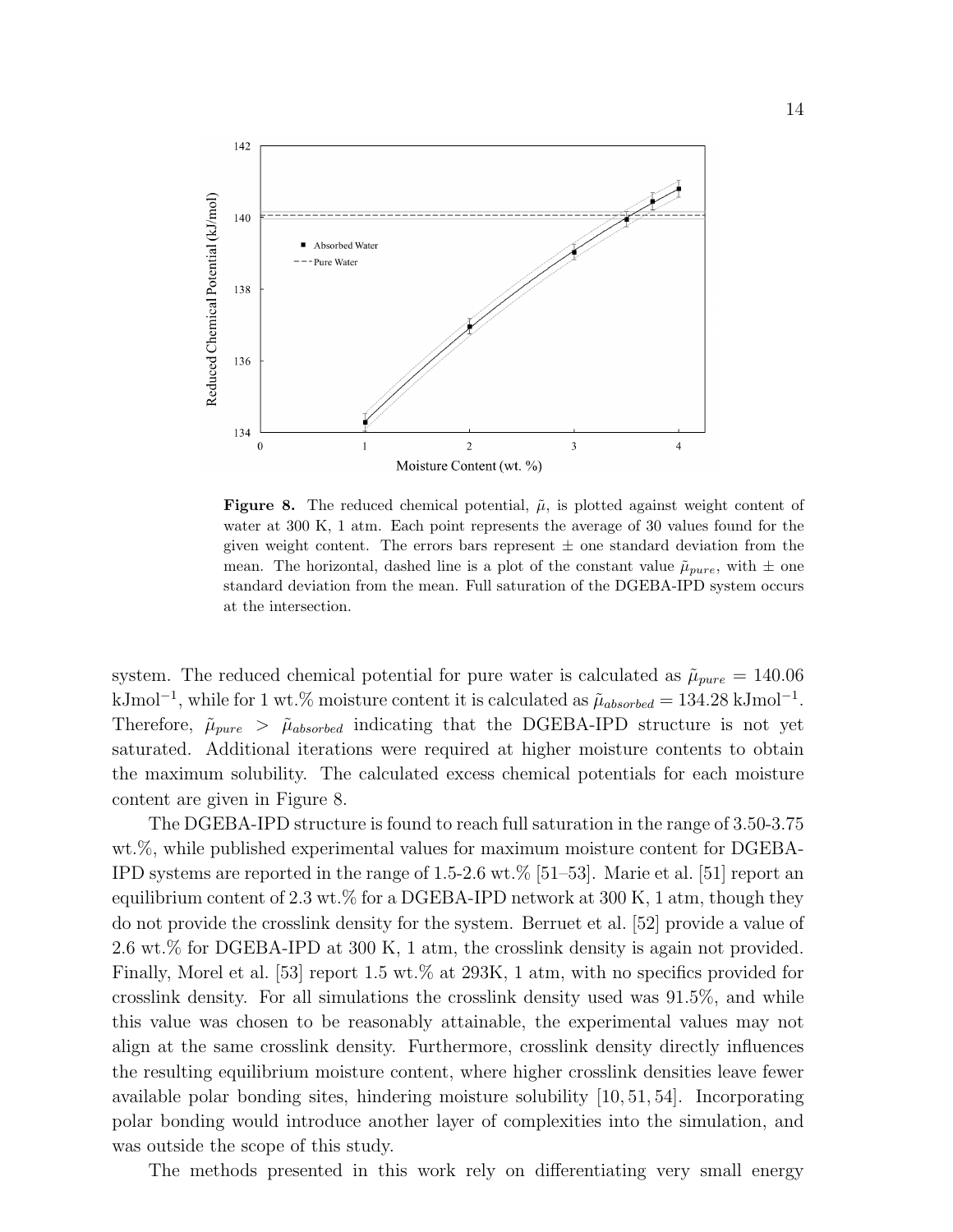differences, where small variations can carry large impacts. Efforts have been made to minimise these kinds of errors, with the rigorous time-averaging techniques used. Further work is needed in order to gain a complete understanding of the specific interactions between epoxy and water.

#### 5. Conclusions

Through application of a hybrid thermodynamic integration and Widom's test particle insertion method the precise excess chemical potential for water held within the polymer structure, and therefore the equilibrium moisture content was determined with reasonable agreement with the experimentally determined values. The solubility limit of water in DGEBA-IPD with 91.5% crosslink density at 300K and 1 atmosphere is found to fall in the range  $3.50-3.75$  wt.%.

This method holds advantages when compared to other computational methods used in the calculation of excess chemical potentials for solutes in dense microstructures. It is easily implemented into commonly available MD simulation packages, where it is only required to alter the force field parameters. As it is simply implemented into existing simulation routines, structural information about the system can be extracted simultaneously, further increasing computational efficiency.

This method does prove to be exceptionally sensitive to the energy potential function selected. In transferring these methods to other epoxy systems a new potential function will need to be implemented. Overall, results demonstrate that MD simulations can be used as a means to calculate equilibrium moisture content for crosslinked epoxy systems.

#### References

- [1] Zhou J and Lucas J 1999 Polymer 40 5505–5512
- [2] Pethrick R A, Hollins E A, McEwan I, MacKinnon A J, Hayward D, Cannon L A, Jenkins S D and McGrail P T 1996 Macromolecules 29 5208–5214
- [3] Pethrick R A, Hollins E A, McEwan I, Pollock E A, Hayward D and Johncock P 1996 Polymer International 39 275–288
- [4] Xiao G, Delamar M and Shanahan M 1997 Journal of Applied Polymer Science 65 449–458
- [5] Varshney V, Patnaik S S, Roy A K and Farmer B L 2008 Macromolecules 41 6837–6842
- [6] Wu C and Xu W 2006 Polymer 47 6004–6009
- [7] Yarovsky I and Evans E 2002 Polymer 43 963–969
- [8] Fan H B and Yuen M M 2007 Polymer 48 2174–2178
- [9] Xin D and Han Q 2013 Molecular Simulation 39 322–329
- [10] Wu C and Xu W 2007 Polymer 48 5440–5448
- [11] Wu C and Xu W 2007 Polymer 48 5802–5812
- [12] Lin Y and Chen X 2005 Chemical Physics Letters 412 322–326
- [13] Fan H B, Chan E K L, Wong Cell K Y and Yuen M M F 2006 Journal of Adhesion Science and Technology 20 1937–1947 ISSN 01694243
- [14] Zafar A, Bertocco F, Schjødt-Thomsen J and Rauhe J 2012 Composites Science and Technology 72 656 – 666 ISSN 0266-3538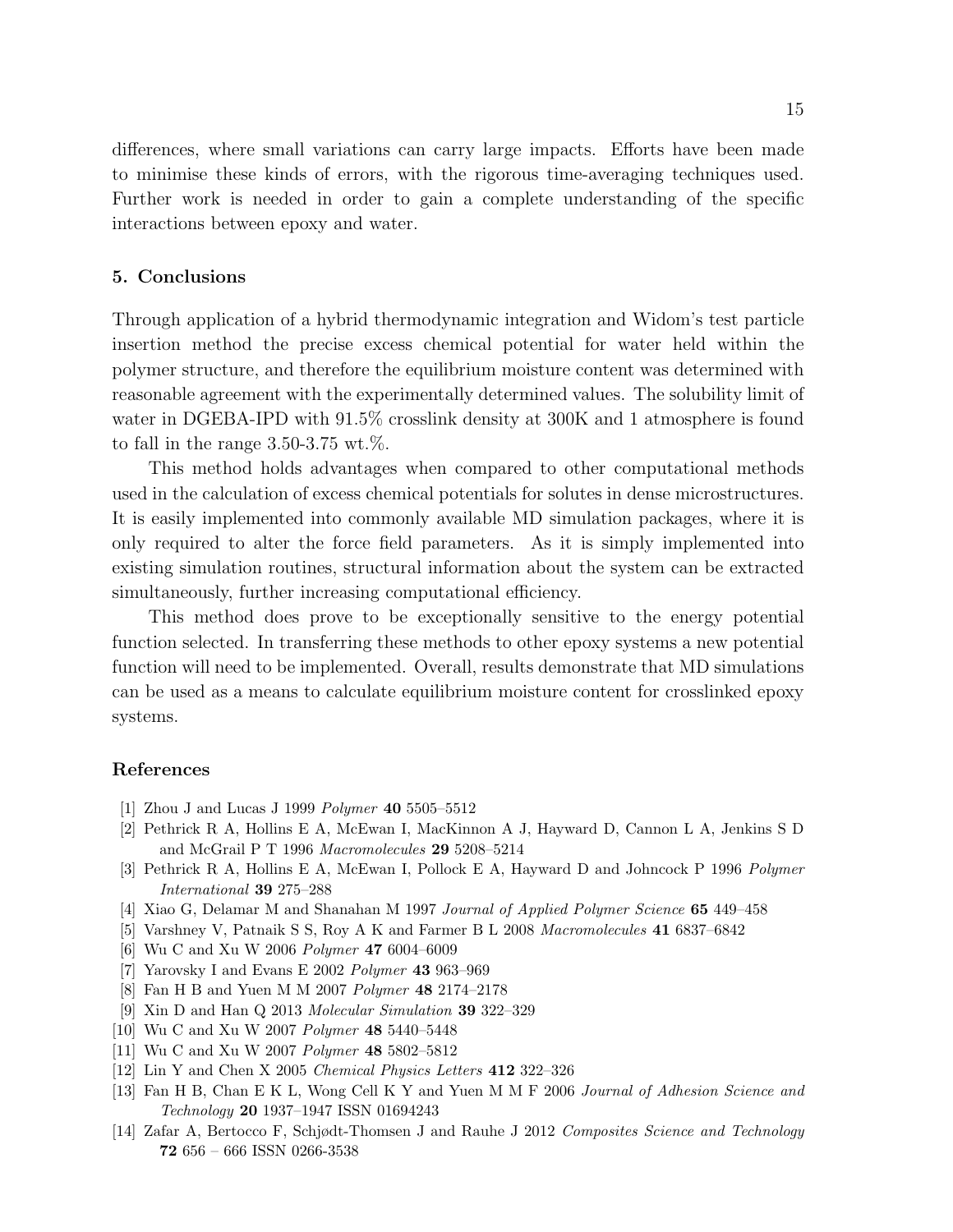- [15] Papanicolaou G, Kosmidou T, Vatalis A and Delides C 2006 Journal of Applied Polymer Science 99 1328–1339
- [16] McKague Jr E, Reynolds J D and Halkias J E 1978 Journal of Applied Polymer Science 22 1643–1654
- [17] Xiao G and Shanahan M 1998 Polymer 39 3253–3260
- [18] Loh W, Crocombe A, Wahab M A and Ashcroft I 2005 International Journal of Adhesion and Adhesives 25 1–12
- [19] De B and Karak N 2015 RSC Advances 5 35080–35088
- [20] Li Y and Unsworth J 1994 IEEE Transactions on Dielectrics and Electrical Insulation 1 9–17
- [21] Garcia C, Cohn J, Chesley C and Grace L 2014 Effects of moisture absorption on the dielectric properties of nanoclay-reinforced epoxy for radome applications vol 9
- [22] Grace L 2015 Composite Structures 128 305–312
- [23] Ivanova K, Pethrick R and Affrossman S 2002 Journal of Applied Polymer Science 84 1011–1024
- [24] Joshi S, Pethrick R, Gilmore R, Yates L and Hayward D 1997 Journal of Adhesion 62 281–315
- [25] Widom B 1982 Journal of Physical Chemistry 86 869–872
- [26] Wldom B 1963 The Journal of Chemical Physics 39 2808–2812
- [27] Domotor G and Hentschke R 2004 Macromolecular Theory and Simulations 13 506–511
- [28] Domotor G and Hentschke R 2004 Journal of Physical Chemistry B 108 2413–2417
- [29] Horstermann H, Hentschke R, Amkreutz M, Hoffmann M and Wirts-Rutters M 2010 Journal of Physical Chemistry B 114 17013–17024 cited By 15
- [30] De Pablo J, Laso M and Suter U 1993 Macromolecules 26 6180–6183
- [31] Kenkare N, Hall C and Khan S 2000 Journal of Chemical Physics 113 404–418
- [32] Borgnakke C and Sonntag R E 2008 Fundamentals of Thermodynamics
- [33] Kirkwood J 1935 The Journal of Chemical Physics 3 300-313
- [34] King P 1993 Computer Simulation of Biomolecular Systems 2 267–314
- [35] Van Gunsteren W, Beutler T, Fraternali F, King P, Mark A and Smith P 1993 Computer Simulation of Biomolecular Systems, Theoretical and Experimental Applications 2 315–348
- [36] Knopp B and Suter U 1997 Macromolecules 30 6114–6119
- [37] Knopp B, Suter U and Gusev A 1997 Macromolecules 30 6107–6113
- [38] Avogadro: an open-source molecular builder and visualization tool. version 1.1.1
- [39] Hanwell M D, Curtis D E, Lonie D C, Vandermeersch T, Zurek E and Hutchison G R 2012 Journal of Cheminformatics 4 17
- [40] Rappe A K and Goddard W A 1991 Journal of Physical Chemistry 95 3358–3358
- [41] Martinez L, Andrade R, Birgin E and Martinez J 2009 Journal of Computational Chemistry 30 2157–2164
- [42] Martinez J M and Martinez L 2003 Journal of Computational Chemistry 24 819–825
- [43] Plimpton S 1995 Journal of Computational Physics 117 1–19
- [44] Berendsen H, Postma J, Van Gunsteren W, Dinola A and Haak J 1984 The Journal of Chemical Physics 81 3684–3690
- [45] Brooks B, Bruccoleri R, Olafson B, States D, Swaminathan S and Karplus M 1983 J. Comput. Chem. 4 187–217
- [46] Sarkisov G, Dashevsky V and Malenkov G 1974 Mol. Phys. 27
- [47] Jorgensen W, Chandrasekhar J, Madura J, Impey R and Klein M 1983 The Journal of Chemical Physics 79 926–935
- [48] Hermans J, Pathiaseril A and Anderson A 1988 Journal of the American Chemical Society 110 5982–5986
- [49] Jorgensen W, Blake J and Buckner J 1989 Chemical Physics 129 193–200
- [50] Watanabe M and Reinhardt W 1990 Physical Review Letters 65 3301–3304
- [51] Chrysanthos M 2013 Novel biobased epoxy networks derived from renewable resources : Structureproperty relationships Master's thesis
- [52] Berruet R, Vinard E, Calle A, Tighzert H, Chabert B, Magloire H and Eloy R 1987 Biomaterials